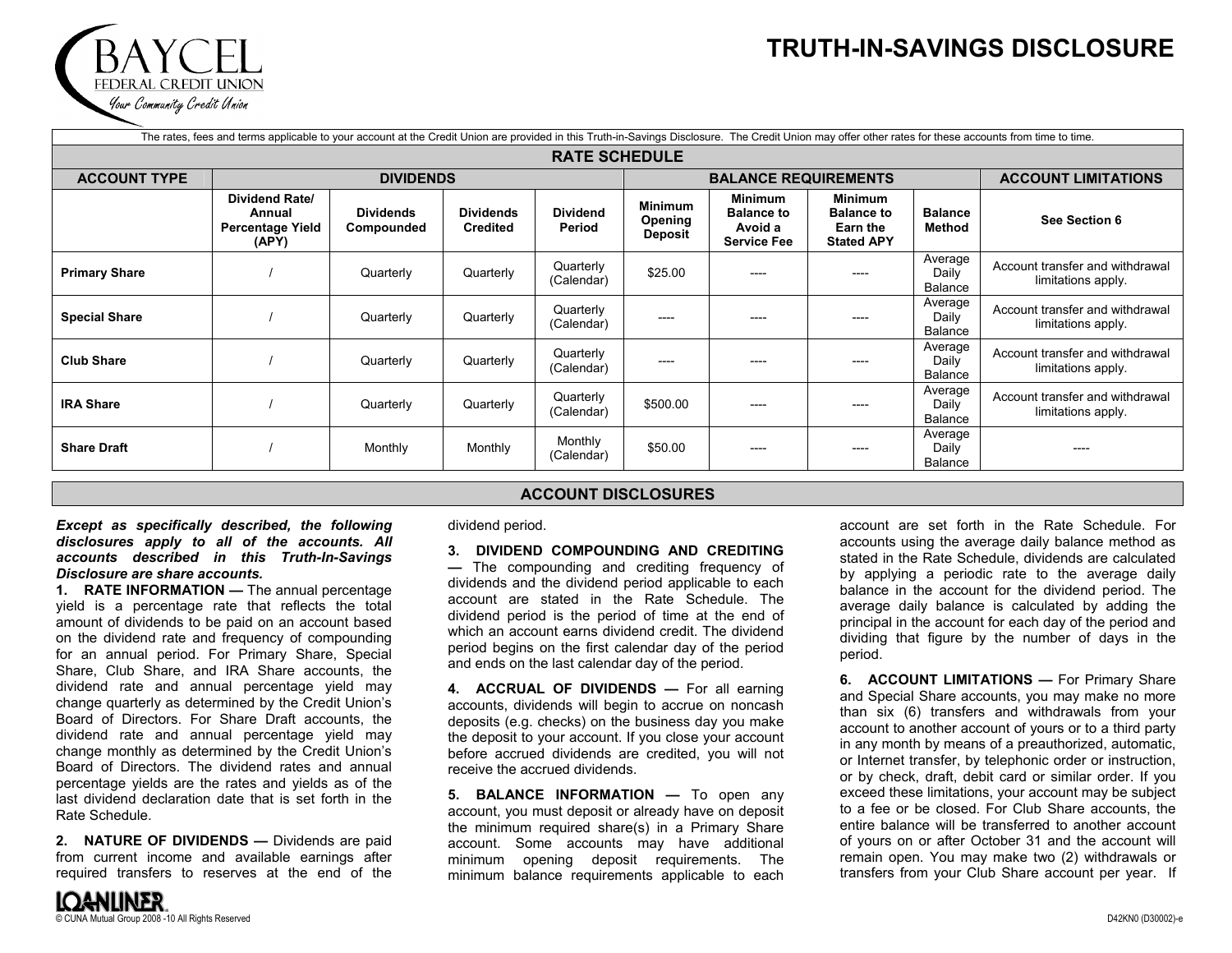you exceed this limitation, your account will be closed and all dividends will be forfeited. For IRA Share accounts, you may make unlimited deposits however, 30 day written notice is required for all transfer and withdrawals. For Share Draft accounts, no account limitations apply.

**7. FEES FOR OVERDRAWING ACCOUNTS —** Fees for overdrawing your account may be imposed on each check, draft, item, ATM transaction and onetime debit transaction (if member has consented to overdraft protection plan for ATM and one-time debit card transactions), preauthorized automatic debit, telephone initiated withdrawal or any other electronic withdrawal or transfer transaction that is drawn on an insufficient available account balance. The entirebalance in your account may not be available for withdrawal, transfer or paying a check, draft or item. You may consult the Funds Availability Policy Disclosure for information regarding the availability of funds in your account. Fees for overdrawing your account may be imposed for each overdraft, regardless of whether we pay or return the draft, item or transaction. If we have approved an overdraft protection limit for your account, such fees may reduce your approved limit. Please refer to the Fee Schedule for current fee information.

For ATM and one-time debit transactions, you must consent to the Credit Union's overdraft protection plan in order for the transaction amount to be covered under the plan. Without your consent, the Credit Union may not authorize and pay an overdraft resulting from these types of transactions. Services and fees for overdrafts are shown in the document the credit union uses to capture the member's opt-in choice for overdraft protection and the Schedule of Fees and Charges.

**8. MEMBERSHIP —** As a condition of membership, you must purchase and maintain the minimum required share(s) as set forth below.

Par Value of One Share \$25.00

Number of Shares Required 1

The rates and fees appearing with this Schedule are accurate as of the last dividend declaration date indicated on this Truth-in-Savings Disclosure. If you have any questions or require current rate and fee information on your accounts, please call the Credit Union.

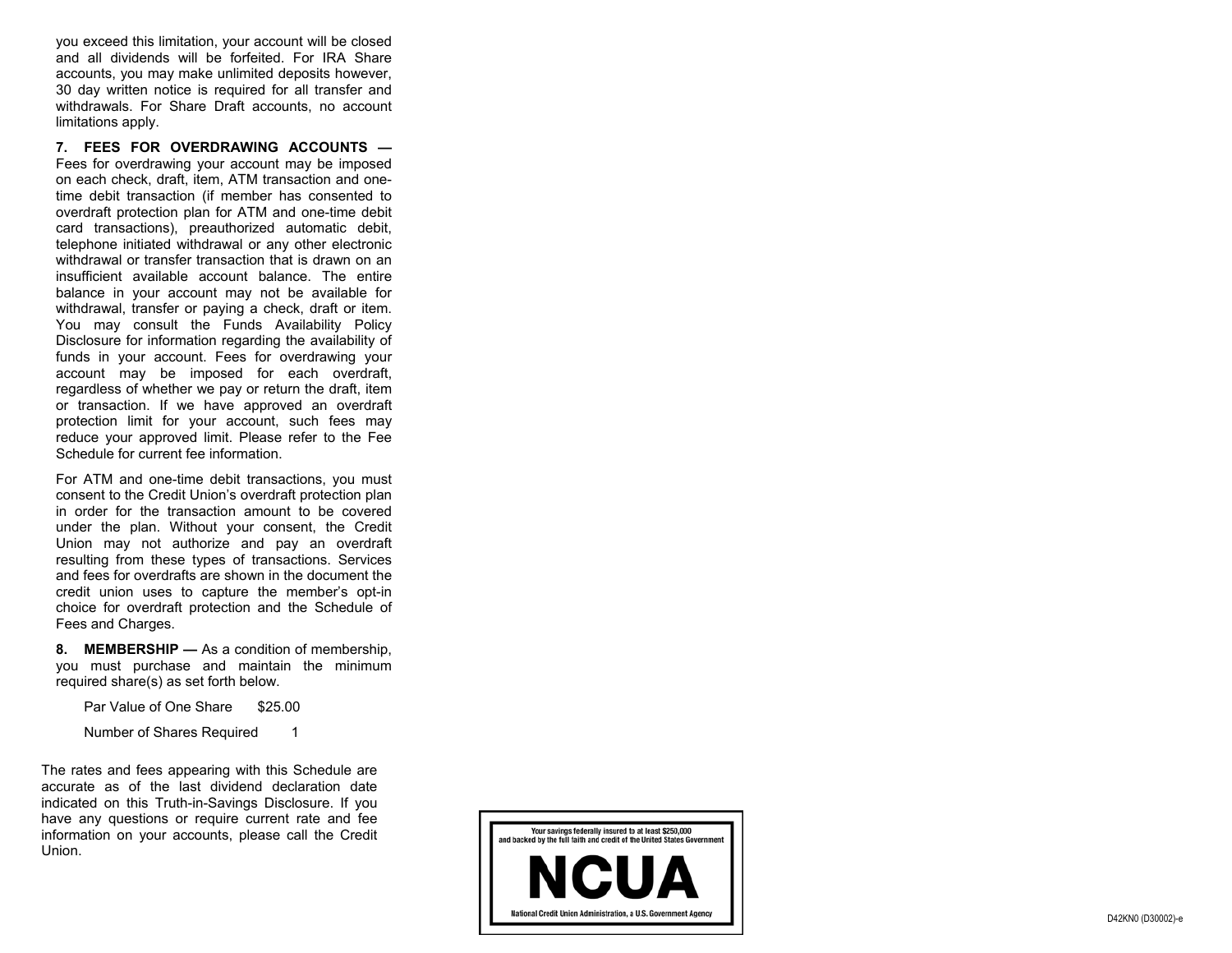## **TRUTH-IN-SAVINGS DISCLOSURE**



|                                       |                                |                                       |              |                                             |                                |                                     |                           |                                      | The rates, fees and terms applicable to your account at the Credit Union are provided in this Truth-in-Savings Disclosure. The Credit Union may offer other rates for these accounts from time to time. |           |  |  |
|---------------------------------------|--------------------------------|---------------------------------------|--------------|---------------------------------------------|--------------------------------|-------------------------------------|---------------------------|--------------------------------------|---------------------------------------------------------------------------------------------------------------------------------------------------------------------------------------------------------|-----------|--|--|
| <b>RATE SCHEDULE</b>                  |                                |                                       |              |                                             |                                |                                     |                           |                                      |                                                                                                                                                                                                         |           |  |  |
|                                       | <b>Dividend</b><br>Rate<br>(%) | Annual<br>Percentage<br>Yield (APY) % | Rate<br>Type | <b>Minimum</b><br>Opening<br><b>Deposit</b> | <b>Dividends</b><br>Compounded | <b>Dividends</b><br><b>Credited</b> | <b>Dividend</b><br>Period | <b>Additional</b><br><b>Deposits</b> | <b>Withdrawals</b>                                                                                                                                                                                      | Renewable |  |  |
| $\Box$ Monthly Paid Share Certificate |                                |                                       |              |                                             |                                |                                     |                           |                                      |                                                                                                                                                                                                         |           |  |  |
| 6 Month                               |                                |                                       | Monthly      | \$1,000.00                                  | Monthly                        | Account's<br>Term                   | Fixed                     | Not Allowed                          | Allowed - See Transaction<br>Limitations Section                                                                                                                                                        | Automatic |  |  |
| 1 Year                                |                                |                                       |              |                                             |                                |                                     |                           |                                      |                                                                                                                                                                                                         |           |  |  |
| 2 Year                                |                                |                                       |              |                                             |                                |                                     |                           |                                      |                                                                                                                                                                                                         |           |  |  |
| Quarterly Paid Share Certificate      |                                |                                       |              |                                             |                                |                                     |                           |                                      |                                                                                                                                                                                                         |           |  |  |
| 6 Month                               |                                |                                       | Quarterly    | \$1,000.00                                  | Quarterly                      | Account's<br>Term                   | Fixed                     | Not Allowed                          | Allowed - See Transaction<br><b>Limitations Section</b>                                                                                                                                                 | Automatic |  |  |
| 1 Year                                |                                |                                       |              |                                             |                                |                                     |                           |                                      |                                                                                                                                                                                                         |           |  |  |
| 2 Year                                |                                |                                       |              |                                             |                                |                                     |                           |                                      |                                                                                                                                                                                                         |           |  |  |
| □ IRA Share Certificate               |                                |                                       | \$1,000.00   | Quarterly                                   | Account's                      | Fixed                               | Not Allowed               | Allowed - See Transaction            | Automatic                                                                                                                                                                                               |           |  |  |
| 1 Year                                |                                |                                       | Quarterly    |                                             |                                | Term                                |                           |                                      | Limitations Section                                                                                                                                                                                     |           |  |  |

## **ACCOUNT DISCLOSURES**

*Except as specifically described, the following disclosures apply to all of the accounts. All accounts described in this Truth-in-Savings Disclosure are share accounts.* 

**1. RATE INFORMATION —** The annual percentage yield is a percentage rate that reflects the total amount of dividends to be paid on an account based on the dividend rate and frequency of compounding for an annual period. For all accounts, the dividend rate and annual percentage yield are fixed and will be in effect for the initial term of the account. For accounts subject to dividend compounding, the annual percentage yield is based on an assumption that dividends will remain on deposit until maturity. A withdrawal of dividends will reduce earnings. For Monthly Paid Share Certificate accounts, dividends must be paid directly to you; dividends can not be added to the account. For Quarterly Paid Share Certificate accounts, dividends must be added to the account.

**2. DIVIDEND PERIOD —** For each account, the dividend period is the account's term. The dividend period begins on the first day of the term and ends on the maturity date.

**3. Dividend COMPOUNDING AND CREDITING—** The compounding and crediting frequency of dividends are stated in the Rate Schedule.

 **4. BALANCE INFORMATION —** To open any account, you must deposit or already have on deposit the minimum required share(s) in a Primary Share account. Some accounts may have additional minimum opening deposit requirements. The minimum balance requirements applicable to each account are set forth in the Rate Schedule. For all accounts, dividends are calculated by the average daily balance method which applies a periodic rate to the average daily balance in the account for the dividend period. The average daily balance is calculated by adding the principal in the account for each day of the period and dividing that figure by the number of days in the period.

**5. ACCRUAL OF Dividends —** For all accounts, dividends will begin to accrue on noncash deposits (e.g. checks) on the business day you make the deposit to your account. If you close your account before accrued dividends are credited, accrued dividends will not be paid.

**6. TRANSACTION LIMITATIONS —** For allaccounts, your ability to make deposits to your account and any limitations on such transactions are stated in the

Rate Schedule. After your account is opened, you may make withdrawals subject to the early withdrawal penalties stated below.

**7. MATURITY —** Your account will mature asstated on this Truth-in-Savings Disclosure or on your Account Receipt or Renewal Notice.

**8. EARLY WITHDRAWAL PENALTY —** We may impose a penalty if you withdraw funds from your account before the maturity date.

**a. Amount of Penalty.** For all accounts, the amount of the early withdrawal penalty for your account is 180 days' dividends.

**b. How the Penalty Works.** The penalty is calculated as a forfeiture of part of the dividends that have been or would be earned on the account. It applies whether or not the dividends have been earned. In otherwords, if the account has not yet earned enough dividends or if the dividends have already been paid, the penalty will be deducted from the principal.

**c. Exceptions to Early Withdrawal Penalties.** At our option, we may pay the account before maturity without imposing an early withdrawal penalty under the following circumstances: